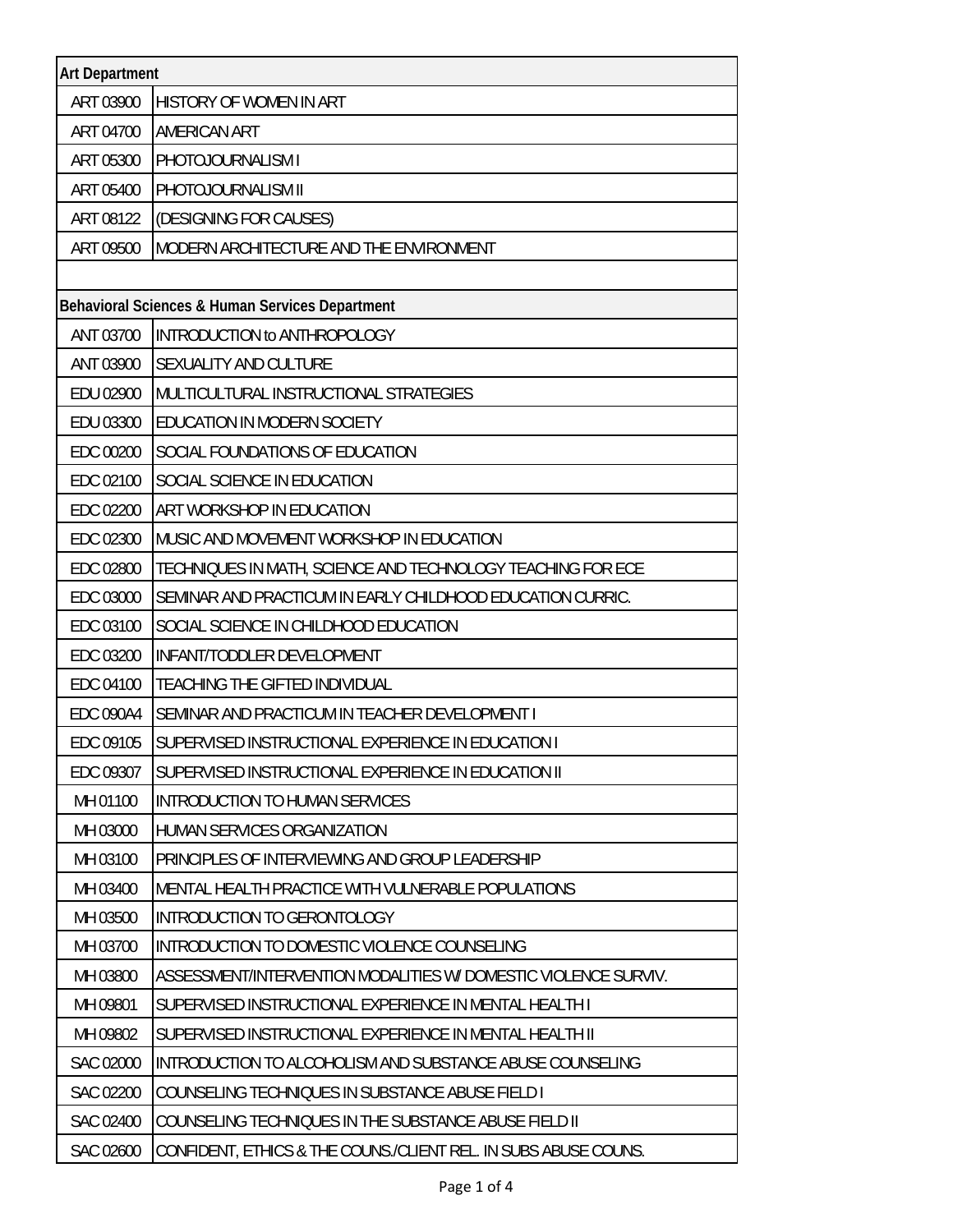| <b>SAC 02800</b>                                     | APPROACHES TO TREATMENT: ALCOHOLISM & SUBST. ABUSE MODALITIES |  |
|------------------------------------------------------|---------------------------------------------------------------|--|
| <b>SAC 091A0</b>                                     | ABUSE COUNSELING - FIELD INTERNSHIP                           |  |
| <b>SAC 091B0</b>                                     | ABUSE COUNSELING PROGRAM - FIELD INTERNSHIP                   |  |
| SOC 03100                                            | INTRODUCTION TO SOCIOLOGY                                     |  |
| SOC 03200                                            | <b>URBAN SOCIOLOGY</b>                                        |  |
| SOC 03300                                            | SOCIAL PROBLEMS: INSTITUTIONS IN CRISIS                       |  |
| SOC 03500                                            | SOCIOLOGY OF THE FAMILY                                       |  |
| SOC 03600                                            | MINORITY GROUPS IN THE UNITED STATES                          |  |
| SOC 03800                                            | SOCIOLOGY OF GENDER                                           |  |
| SOC 03900                                            | THE SOCIOLOGY OF RELIGION                                     |  |
|                                                      |                                                               |  |
| <b>Biology Department</b>                            |                                                               |  |
| BIO 02600                                            | FIELD INVESTIGATIONS IN MARINE ENVIRONMENTS                   |  |
| <b>BIO 05100</b>                                     | MICROBIOLOGY IN HEALTH AND DISEASE                            |  |
|                                                      |                                                               |  |
| <b>Business Department</b>                           |                                                               |  |
| ACC 04100                                            | <b>FEDERAL TAXATION</b>                                       |  |
| ACC 07000                                            | <b>FINANCIAL INVESTIGATION</b>                                |  |
| BA 01200                                             | <b>BUSINESS LAW I</b>                                         |  |
| BA 01300                                             | <b>BUSINESS LAW II</b>                                        |  |
| ECO 01200                                            | MACROECONOMICS                                                |  |
| ECO 01300                                            | <b>MICROECONOMICS</b>                                         |  |
| ECO 01400                                            | MONEY AND BANKING                                             |  |
| ECO 02000                                            | INTERNATIONAL TRADE: TRADING BEYOND BORDERS                   |  |
| ES 05200                                             | LEGAL ISSUES FOR THE ENTREPRENEURIAL AND SMALL FIRM           |  |
|                                                      |                                                               |  |
|                                                      | <b>Communications and Performing Arts</b>                     |  |
| MCB 03400                                            | <b>BROADCAST ADVERTISING</b>                                  |  |
| MCF 04400                                            | FILM AND SOCIETY                                              |  |
| SPE 02600                                            | INTERCULTURAL COMMUNICATION                                   |  |
|                                                      |                                                               |  |
| <b>English Department</b>                            |                                                               |  |
| <b>ENG 05500</b>                                     | CULTURAL/LINGUISTIC ASPECTS OF TEACHING LANGUAGE              |  |
| JRL 03100                                            | <b>BASIC JOURNALISM</b>                                       |  |
| JRL 03200                                            | ADVANCED JOURNALISM                                           |  |
|                                                      |                                                               |  |
| Health, Physical Education and Recreation Department |                                                               |  |
| COH 01100                                            | INTRODUCTION TO COMMUNITY HEALTH SERVICES                     |  |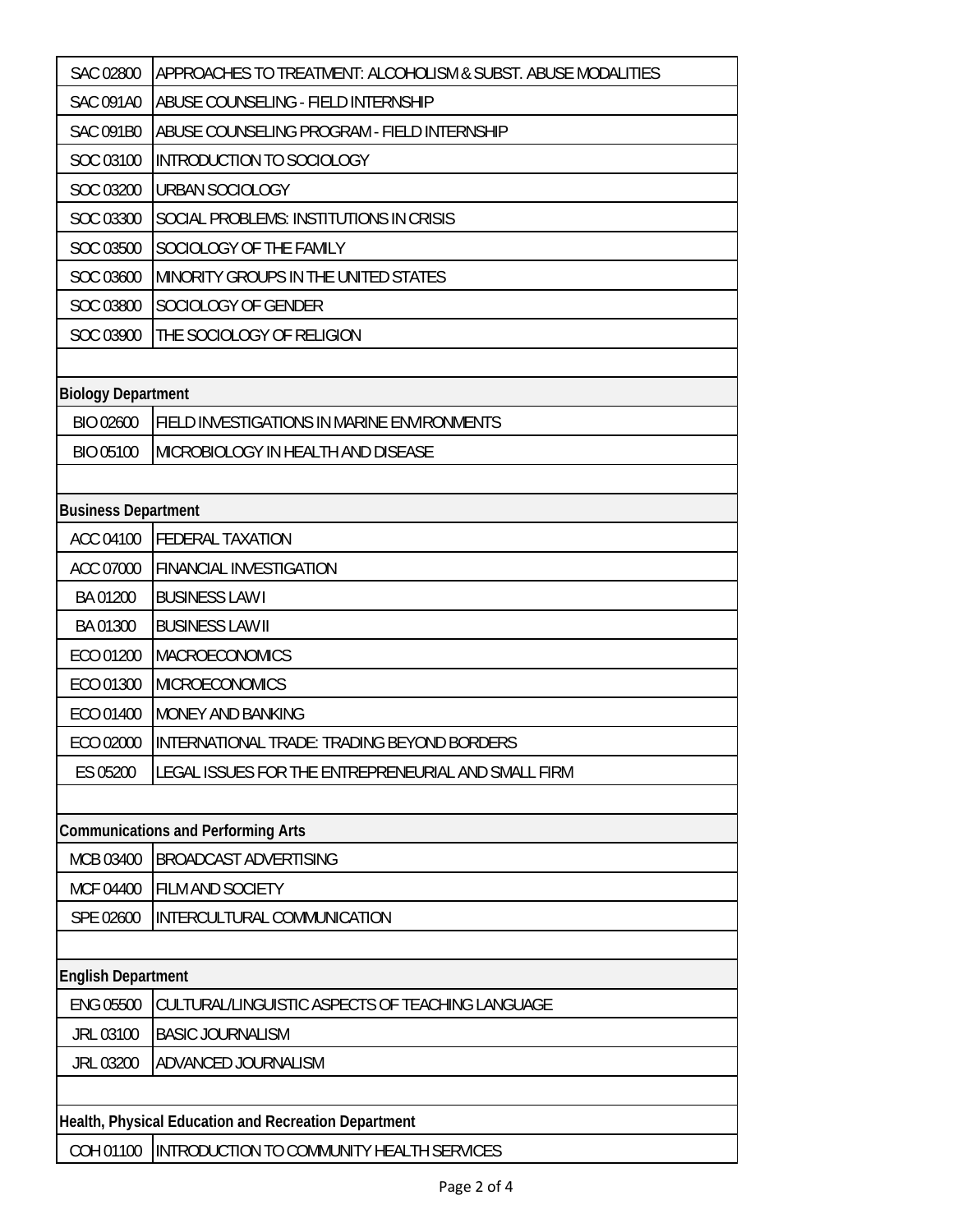| COH 01200        | CRITICAL ISSUES IN COMMUNITY HEALTH                          |
|------------------|--------------------------------------------------------------|
| COH 01300        | <b>EPIDEMIOLOGY</b>                                          |
| COH 01400        | PRINCIPLES OF COMMUNITY HEALTH EDUCATION                     |
| COH 02000        | COMMUNITY HEALTH INTERVENTIONS                               |
| COH 091E1        | FIELD EXPERIENCE IN COMMUNITY HEALTH                         |
| HE 01400         | CRITICAL ISSUES IN PERSONAL HEALTH                           |
| HE 02000         | <b>COMMUNITY CPR</b>                                         |
| HE 02100         | <b>EMERGENCY CARDIAC CARE</b>                                |
| HE 03800         | <b>WOMEN'S HEALTH ISSUES</b>                                 |
| HE 04000         | DRUGS: THE INDIVIDUAL AND SOCIETY                            |
| HE 04200         | HEALTH AND NUTRITION                                         |
| HE 05400         | <b>MEN'S HEALTH ISSUES</b>                                   |
| HPE 01200        | <b>CONCEPTS OF WELLNESS</b>                                  |
|                  |                                                              |
|                  | History, Philosophy and Political Science                    |
| CRJ 06900        | <b>POLICING</b>                                              |
| CRJ 07000        | <b>CORRECTIONS AND SENTENCING</b>                            |
| <b>HIS 00100</b> | THE AMERICAN CITIES: AN INTRODUCTION                         |
| <b>HIS 01100</b> | <b>AMERICAN CIVILIZATION I</b>                               |
| <b>HIS 01200</b> | <b>AMERICAN CIVILIZATION II</b>                              |
| <b>HIS 01500</b> | ERA OF THE CIVIL WAR: 1828 to 1877                           |
| <b>HIS 02000</b> | THE IMMIGRANT IN AMERICAN SOCIETY                            |
| <b>HIS 04100</b> | THE INDIAN IN AMERICAN HISTORY                               |
| <b>HIS 05000</b> | AFRICAN-AMERICAN HISTORY                                     |
| <b>HIS 05500</b> | HISTORY OF ITALIAN AMERICANS                                 |
| <b>HIS 05900</b> | <b>MODERN AMERICA: 1920 TO PRESENT</b>                       |
| <b>HIS 06200</b> | HISTORY OF NEW YORK CITY                                     |
| <b>HIS 06600</b> | WOMEN IN THE SOCIAL SCIENCES                                 |
| <b>HIS 06800</b> | WOMEN IN AMERICAN HISTORY                                    |
| HIS 06900        | AMERICAN JEWISH HISTORY                                      |
| PHI 07600        | ETHICS AND MORALITY IN THE HEALTH PROFESSIONS                |
| POL 05100        | AMERICAN GOVERNMENT AND POLITICS                             |
| POL 05200        | <b>COMPARATIVE GOVERNMENT</b>                                |
| POL 05300        | STATE AND LOCAL GOVERNMENTS AND POLITICS                     |
| POL 05400        | THE AMERICAN PRESIDENCY                                      |
| POL 05500        | AMERICAN POLITICAL PARTIES                                   |
| POL 05600        | <b>CITY POLITICS</b>                                         |
| POL 05700        | THE POLITICS OF ECONOMICS: INTRODUCTION TO POLITICAL ECONOMY |